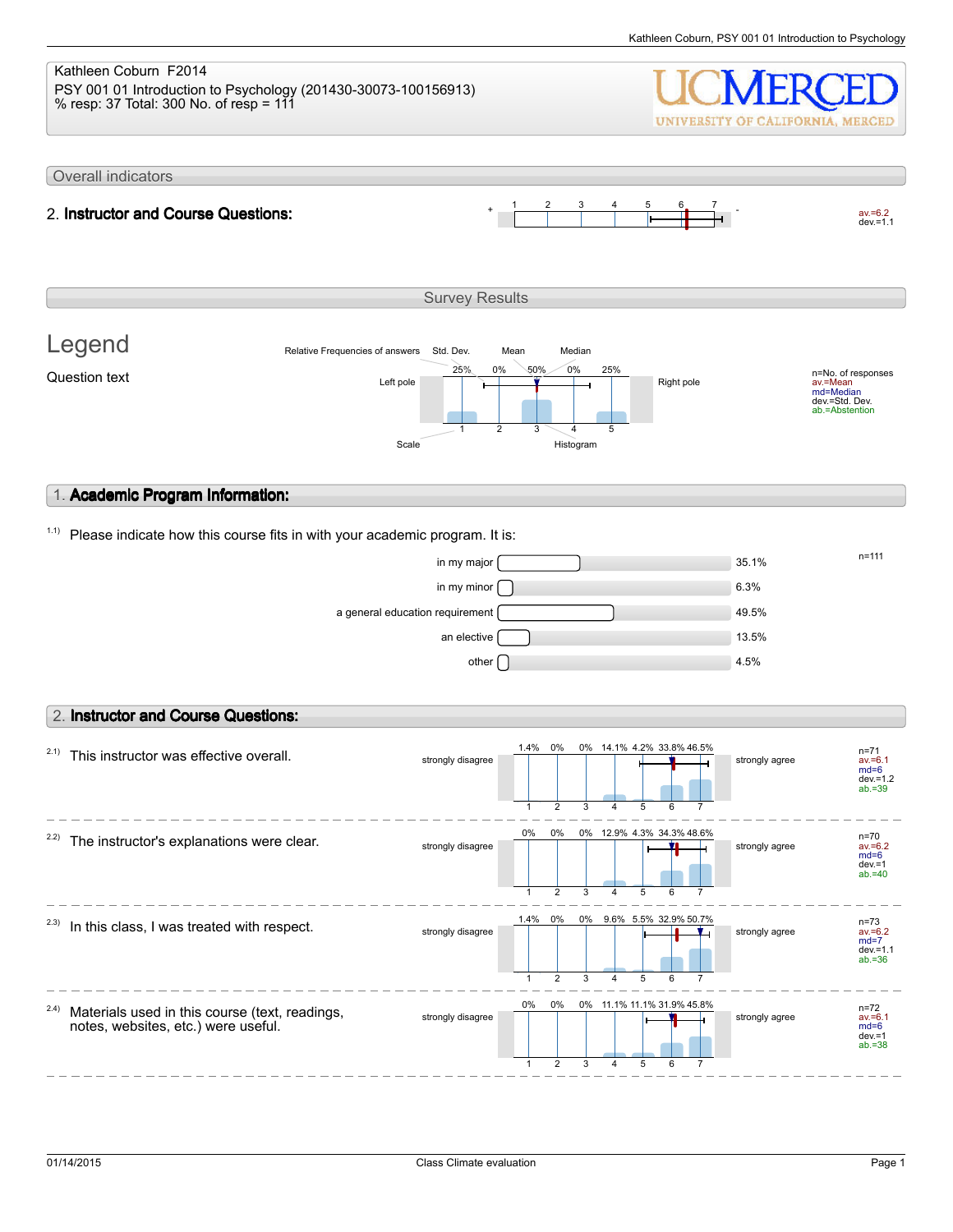| 2.5)<br>Assigned work was valuable to my learning.                          | strongly disagree | 0%<br>0%<br>0% 13.6% 9.1% 31.8% 45.5%                                                           | strongly agree | $n = 66$<br>$av = 6.1$<br>$md=6$<br>$dev = 1$<br>$ab = 44$   |
|-----------------------------------------------------------------------------|-------------------|-------------------------------------------------------------------------------------------------|----------------|--------------------------------------------------------------|
| <sup>2.6)</sup> This class was well organized.                              | strongly disagree | 0%<br>0% 9.7% 5.6% 33.3% 51.4%<br>0%<br>$\overline{2}$<br>3<br>5<br>4                           | strongly agree | $n = 72$<br>$av = 6.3$<br>$md=7$<br>$dev = 0.9$<br>$ab = 37$ |
| 2.7)<br>I knew what was expected of me in this class.                       | strongly disagree | 0%<br>0%<br>0%<br>11% 5.5% 32.9% 50.7%<br>Ł<br>5                                                | strongly agree | $n = 73$<br>$av = 6.2$<br>$md=7$<br>$dev = 1$<br>$ab = 37$   |
| The instructor was well prepared for class.                                 | strongly disagree | 1.5% 0%<br>0% 11.8% 7.4% 27.9% 51.5%<br>$\overline{2}$<br>1<br>3<br>4<br>5<br>6                 | strongly agree | $n = 68$<br>$av = 6.1$<br>$md=7$<br>$dev = 1.2$<br>$ab = 42$ |
| 2.9)<br>There was sufficient time in class for questions<br>and discussion. | strongly disagree | 0%<br>0%<br>9.5% 8.1% 31.1% 51.4%<br>0%<br>$\overline{1}$<br>$\overline{2}$<br>3<br>5<br>6<br>4 | strongly agree | $n = 74$<br>$av = 6.2$<br>$md=7$<br>$dev = 1$<br>$ab = 36$   |
| 2.10)<br>The instructor displayed enthusiasm for the<br>subject matter.     | strongly disagree | 0%<br>0%<br>0% 13.6% 6.1% 28.8% 51.5%<br>2<br>5                                                 | strongly agree | $n=66$<br>$av = 6.2$<br>$md=7$<br>$dev = 1.1$<br>$ab = 43$   |
| <sup>2.11)</sup> Methods of evaluation in this course were fair.            | strongly disagree | 0% 1.4% 14.5% 4.3% 29% 49.3%<br>1.4%<br>$\overline{2}$<br>5                                     | strongly agree | $n=69$<br>$av = 6$<br>$md=6$<br>$dev = 1.3$<br>$ab = 41$     |
| <sup>2.12)</sup> Feedback on my work was valuable to my<br>learning.        | strongly disagree | 0% 14.9% 10.4% 29.9% 44.8%<br>0%<br>0%<br>5                                                     | strongly agree | $n = 67$<br>$av = 6$<br>$md=6$<br>$dev = 1.1$<br>$ab = 43$   |
| $2.13)$ The instructor was available for consultation<br>outside class.     | strongly disagree | U%<br>U%<br>$0\%$ 9.9% 5.0% 31% 53.5%<br>۰.<br>5<br>2<br>3<br>4<br>6                            | strongly agree | $n = 71$<br>$av = 6.3$<br>$md=7$<br>$dev = 1$<br>$ab = 39$   |
| $2.14$ ) I learned a great deal in this course.                             | strongly disagree | 1.3% 0%<br>0% 12% 8%<br>32% 46.7%                                                               | strongly agree | $n = 75$<br>$av = 6.1$<br>$md=6$<br>$dev = 1.2$<br>$ab = 35$ |

1 2 3 4 5 6 7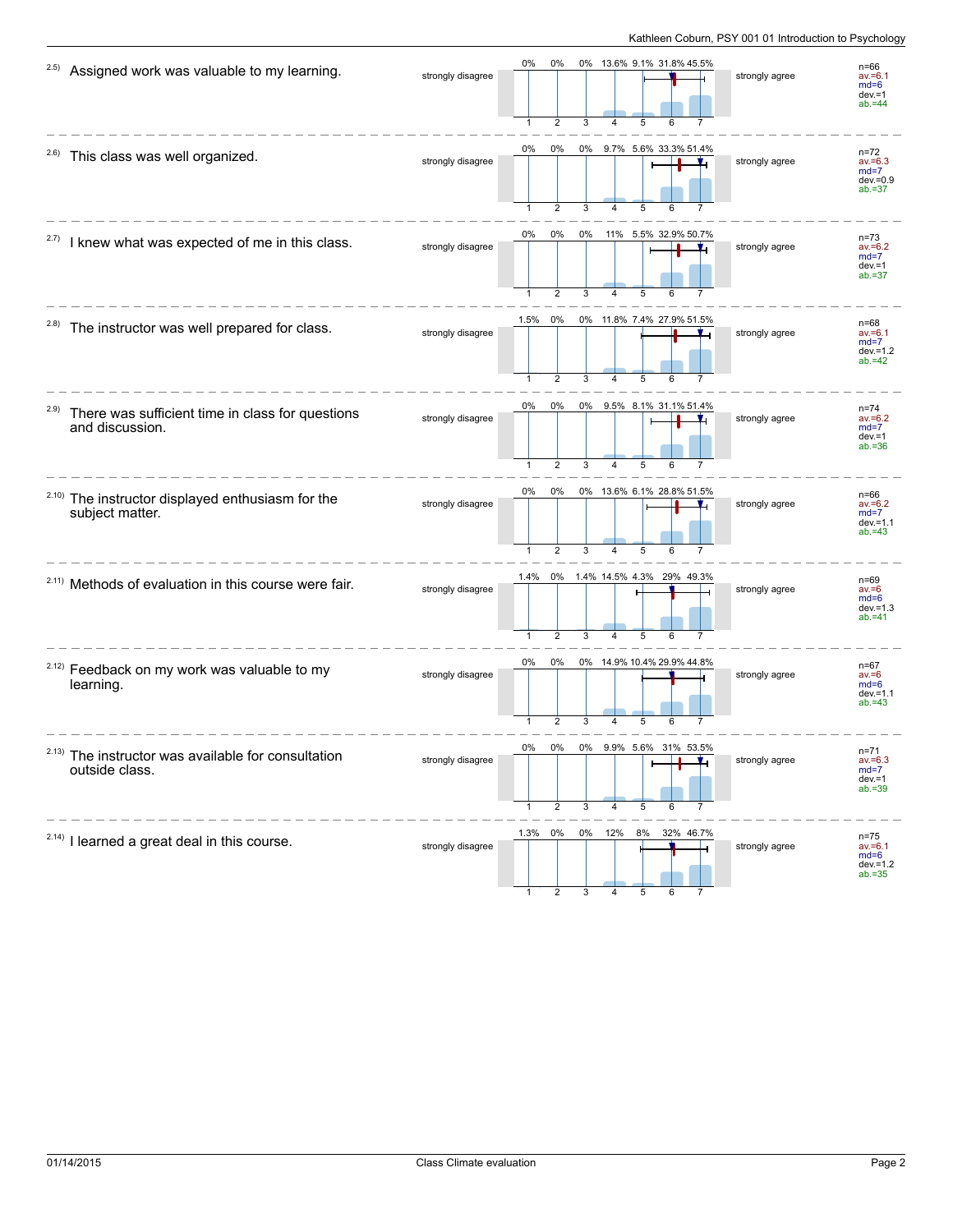### **Histogram for scaled questions**

#### This instructor was effective overall.



#### Materials used in this course (text, readings, notes, websites, etc.) were useful.



I knew what was expected of me in this class.







#### The instructor was available for consultation outside class.





#### Assigned work was valuable to my learning.

The instructor's explanations were clear.



#### The instructor was well prepared for class.



Methods of evaluation in this course were fair.



#### I learned a great deal in this course.



#### In this class, I was treated with respect.



#### This class was well organized.



#### There was sufficient time in class for questions and discussion.



Feedback on my work was valuable to my learning.

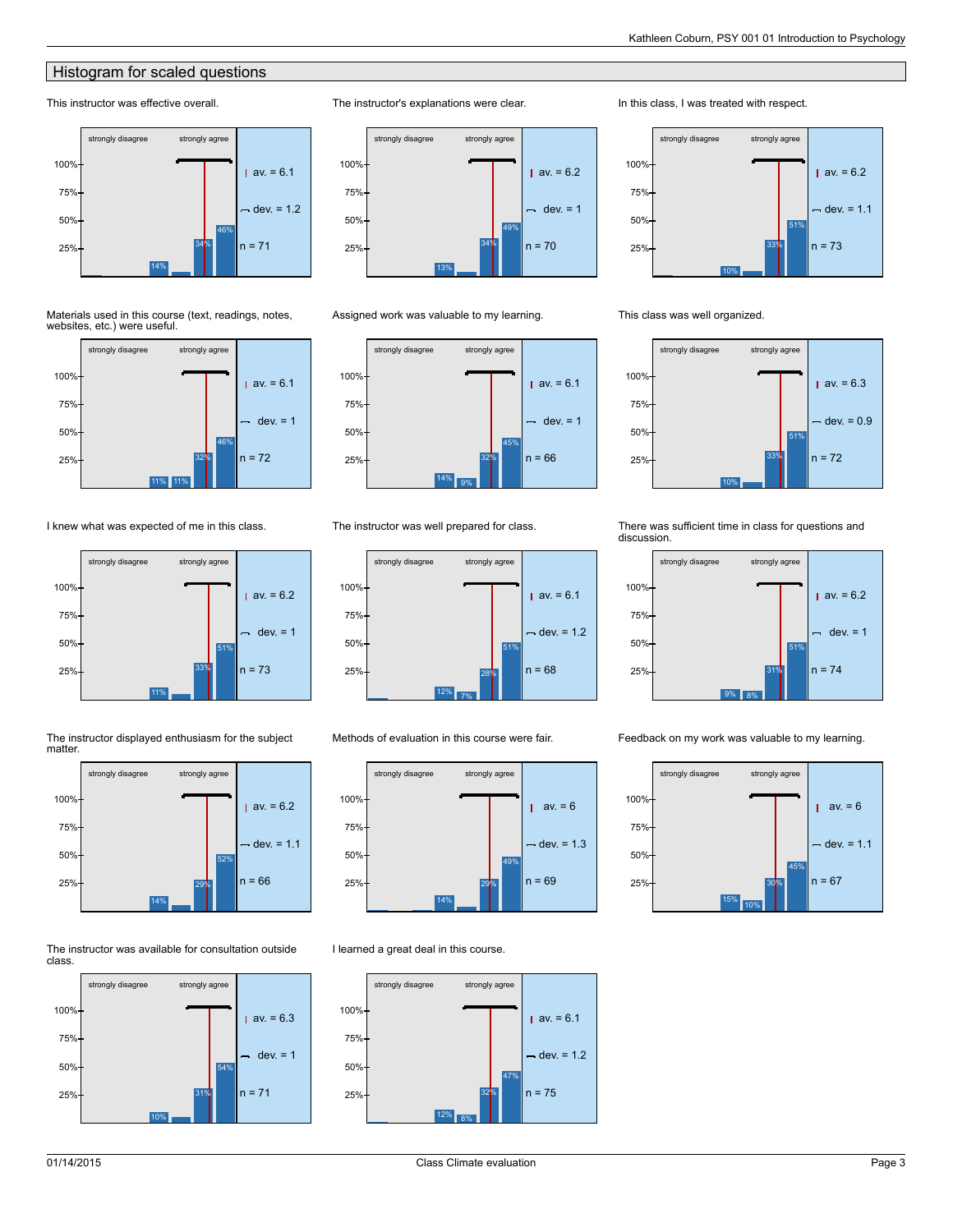# Profile

Name of the instructor: Kathleen Coburn Name of the course: (Name of the survey)

Subunit: Social Sciences, Humanities & Arts PSY 001 01 Introduction to Psychology (201430-30073-100156913)

Values used in the profile line: Mean

### 2. **Instructor and Course Questions:**

|       | 2.1) This instructor was effective overall.                                           | strongly<br>disagree |  | strongly agree | $n = 71$ |                         | av.=6.1 md=6.0 dev.=1.2   |
|-------|---------------------------------------------------------------------------------------|----------------------|--|----------------|----------|-------------------------|---------------------------|
| 2.2)  | The instructor's explanations were clear.                                             | strongly<br>disagree |  | strongly agree | $n = 70$ |                         | $av.=6.2$ md=6.0 dev.=1.0 |
| (2.3) | In this class, I was treated with respect.                                            | strongly<br>disagree |  | strongly agree | $n = 73$ |                         | av.=6.2 md=7.0 dev.=1.1   |
| (2.4) | Materials used in this course (text, readings,<br>notes, websites, etc.) were useful. | strongly<br>disagree |  | strongly agree | $n = 72$ |                         | av.=6.1 md=6.0 dev.=1.0   |
|       | 2.5) Assigned work was valuable to my learning.                                       | strongly<br>disagree |  | strongly agree | $n = 66$ |                         | $av.=6.1$ md=6.0 dev.=1.0 |
| (2.6) | This class was well organized.                                                        | strongly<br>disagree |  | strongly agree | $n = 72$ |                         | av.=6.3 md=7.0 dev.=0.9   |
|       | 2.7) I knew what was expected of me in this class.                                    | strongly<br>disagree |  | strongly agree | $n = 73$ | av.=6.2 md=7.0 dev.=1.0 |                           |
|       | 2.8) The instructor was well prepared for class.                                      | strongly<br>disagree |  | strongly agree | $n = 68$ |                         | av.=6.1 md=7.0 dev.=1.2   |
| (2.9) | There was sufficient time in class for questions<br>and discussion.                   | strongly<br>disagree |  | strongly agree | $n = 74$ |                         | av.=6.2 md=7.0 dev.=1.0   |
|       | 2.10) The instructor displayed enthusiasm for the<br>subject matter.                  | strongly<br>disagree |  | strongly agree | $n = 66$ |                         | av.=6.2 md=7.0 dev.=1.1   |
|       | 2.11) Methods of evaluation in this course were fair.                                 | strongly<br>disagree |  | strongly agree | $n = 69$ |                         | av.=6.0 md=6.0 dev.=1.3   |
|       | 2.12) Feedback on my work was valuable to my<br>learning.                             | strongly<br>disagree |  | strongly agree | $n = 67$ |                         | av.=6.0 md=6.0 dev.=1.1   |
|       | 2.13) The instructor was available for consultation<br>outside class.                 | strongly<br>disagree |  | strongly agree | $n = 71$ |                         | av.=6.3 md=7.0 dev.=1.0   |
|       | 2.14) I learned a great deal in this course.                                          | strongly<br>disagree |  | strongly agree | $n = 75$ |                         | av.=6.1 md=6.0 dev.=1.2   |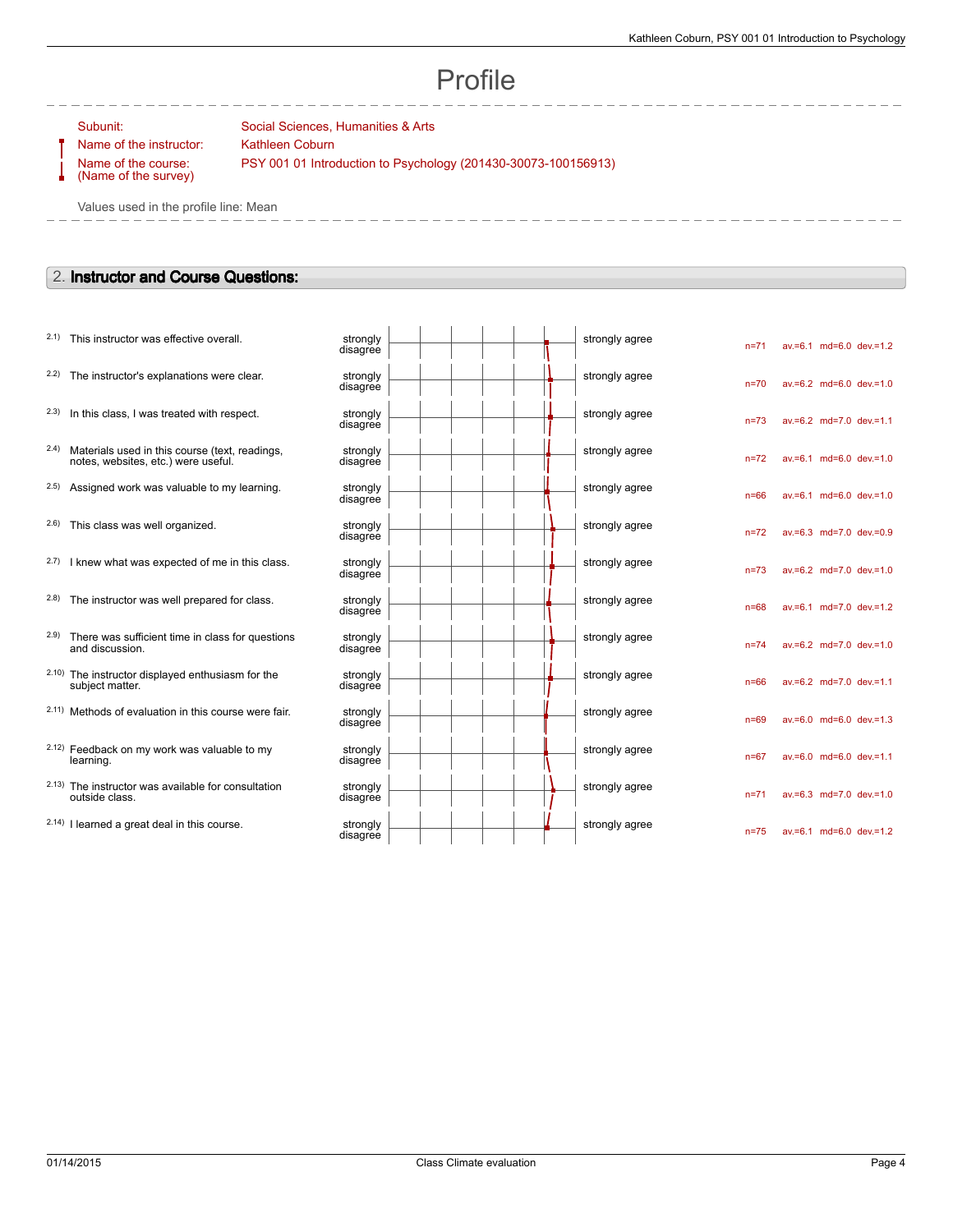av.=6.2 dev.=1.1

## Profile

#### Subunit: Social Sciences, Humanities & Arts

Name of the instructor: Kathleen Coburn Name of the course: (Name of the survey)

----------

PSY 001 01 Introduction to Psychology (201430-30073-100156913)

2. **Instructor and Course Questions:**  $+$   $+$   $+$   $+$   $+$   $+$   $+$   $+$ 

----------------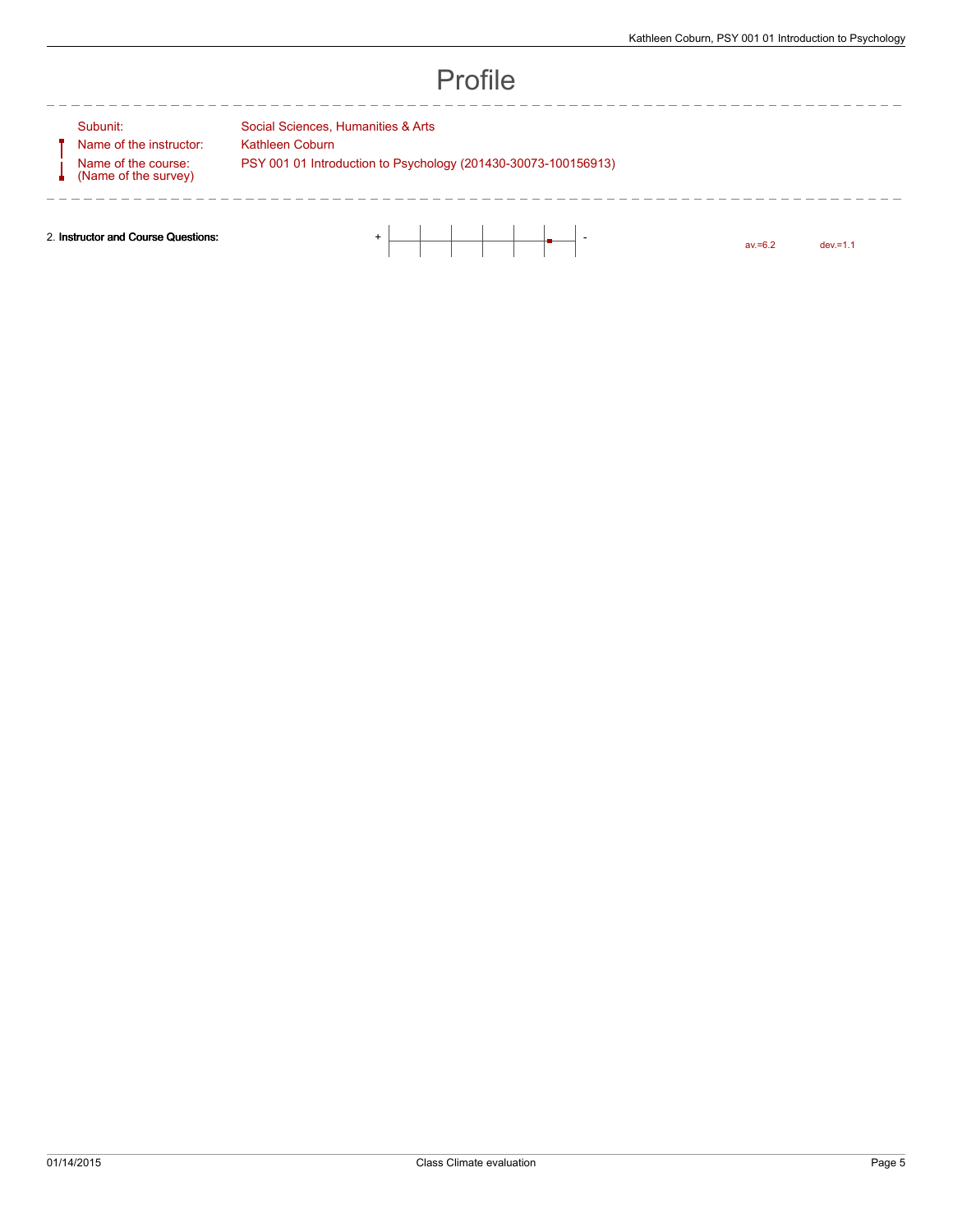#### Comments Report

#### 3. Open Response Questions:

- $3.1)$  What do you like most about the course and instructor?
- his enthusiasm
	- organization of class
	- predictability of class expectations
	- how he engaged the students in activities/examples
- For review sessions I felt that her power points were really affective for the class. Great job and keep up the good work!
- Good TA
- $\blacksquare$  He is specific.
- How she explained the material
- $\blacksquare$  I appreciate the availability of the TA. It was easy to access the office hours.
- I cannot rate the effectiveness of the course TA because I never went to office hours even though I highly regret it.
- I cannot really say much about this instructor because the only way we could know an instructor is if we were to go to their office hours. Majority of us choose not to go to office hours so there's not really much we can say about them.
- I did not meet with this TA.
- I enjoyed learning about the scenes behind a human's thought process and the brain. I liked how the instructor was always ready with material.
- I liked how engaging and entertaining he was.
- $\blacksquare$  I liked the lectures, they were very well taught.
- I liked the way the class was taught, I felt that it was a perfect balance of understanding topics while apply them to real life situations.
- I loved Kathleen's review sessions. Her powerpoints were exactly what I needed in terms of getting all the main points and ideas. She was open for any question and gave great responses. She is always prepared and her sessions got to the point. Kathleen also never lost track of time and went straight through which is perfect.
- I I never met Kathleen.
- I never really attended office hours so I wouldn't be sure.
- I I never saw this TA
- I only went to one TA and he was amazing, he helped me out a lot. He was very interactive with the exams and he helped me out a lot with the questions I had. I was very grateful!
- I really enjoyed the class examples he provided and the power points were very efficient when it came to studying for the midterms.
- I really liked this TA's review session because she was well-organized and I liked how she guided the conversation. She seemed very enthusiastic about helping us and about the subject itself. I also like how the power point went through the study guide.
- Kathleen was very helpful when I went to her office hours to get help for Exam 3. She gave me studying tips and a website to make flashcards on.
- N/A (6 Counts)
- N/A had no communication with the instructor (my Choice)
- **NA**
- Never went to see them.
- She was a good TA.
- She was very helpful. I was able to understand and prepare for midterms because of the great help she gave me.
- The course is fun and enjoyable and the instructor made it fun to learn.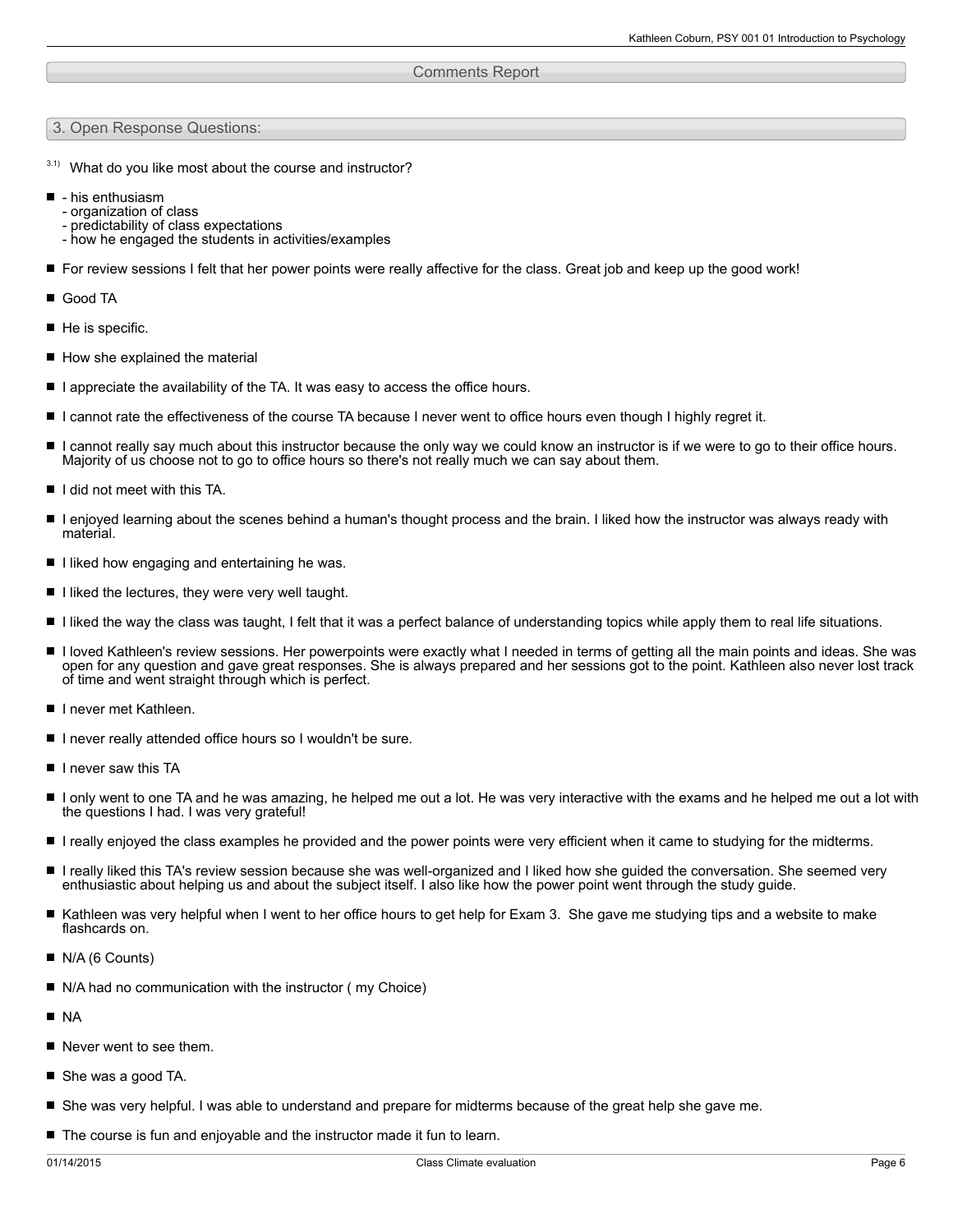- The course was very interesting and entertaining and the instructor was eager to answer any questions.
- The instructor holds review sessions for students. By attending these review sessions students tend to do better on their midterms.
- The instructor provided aid as needed in class.
- They were ready and willing to answer any questions I had.
- Very enthusiastic.
- YOU WERE SO RUDE. When I was taking my third midterm, you and the other asshole TAs got increasingly louder as more students finished their midterms. I would like yo remind you that all students deserve a fair opportunity to take their test in quiet without you and the other TAs having conversations. I was seriously the last person in the room and could not concentrate because you assholes decided it was a great time to laugh and talk about something that CLEARLY could have waited another 20 minutes. I was fairly dissatisfied with your behavior and as an instructor and a student you should be as well. Nothing you have to talk and laugh about is worth my education. I know as a TA your tuition decreases but as a student, my tuition does not for being a part of this class, and I do not what so ever appreciate you jeopardizing my opportunity to complete my exams, of which was my worst grade yet as I could not concentrate. You people are the worst...
- ever seen her
- П fun and welcoming
- great instructor
- n/a (2 Counts)
- n/a
- $3.2$ ) What could the instructor do to improve the course, if anything?
- Be present in class, maybe have discussions so students can retouch on the topics
- For the Review Sessions, power points are better covering the material on the study guides.
- Have more discussion
- Have the TA's be more involved.
- I cannot rate the effectiveness of the course TA because I never went to office hours even though I highly regret it.
- $\blacksquare$  I did not meet with this TA.
- If I do not believe the instructor should improve anything, I feel like he is doing an excellent job in the class.
- I I never saw this TA
- I personally think that when the TA are presenting after the class is for it to be more interesting rather then just throwing information out there.
- $\blacksquare$ I would not change anything in this course. I feel that i learned a lot during this course.
- N
- N/A (7 Counts)
- N/A
- N/A had no communication with the instructor (my Choice)
- $N<sub>0</sub>$
- Nothing
- Nothing. (2 Counts)
- $\blacksquare$  The instructor can engage with the students more.
- The instructor could make the study guides easier to understand.
- There should be a better study guide.